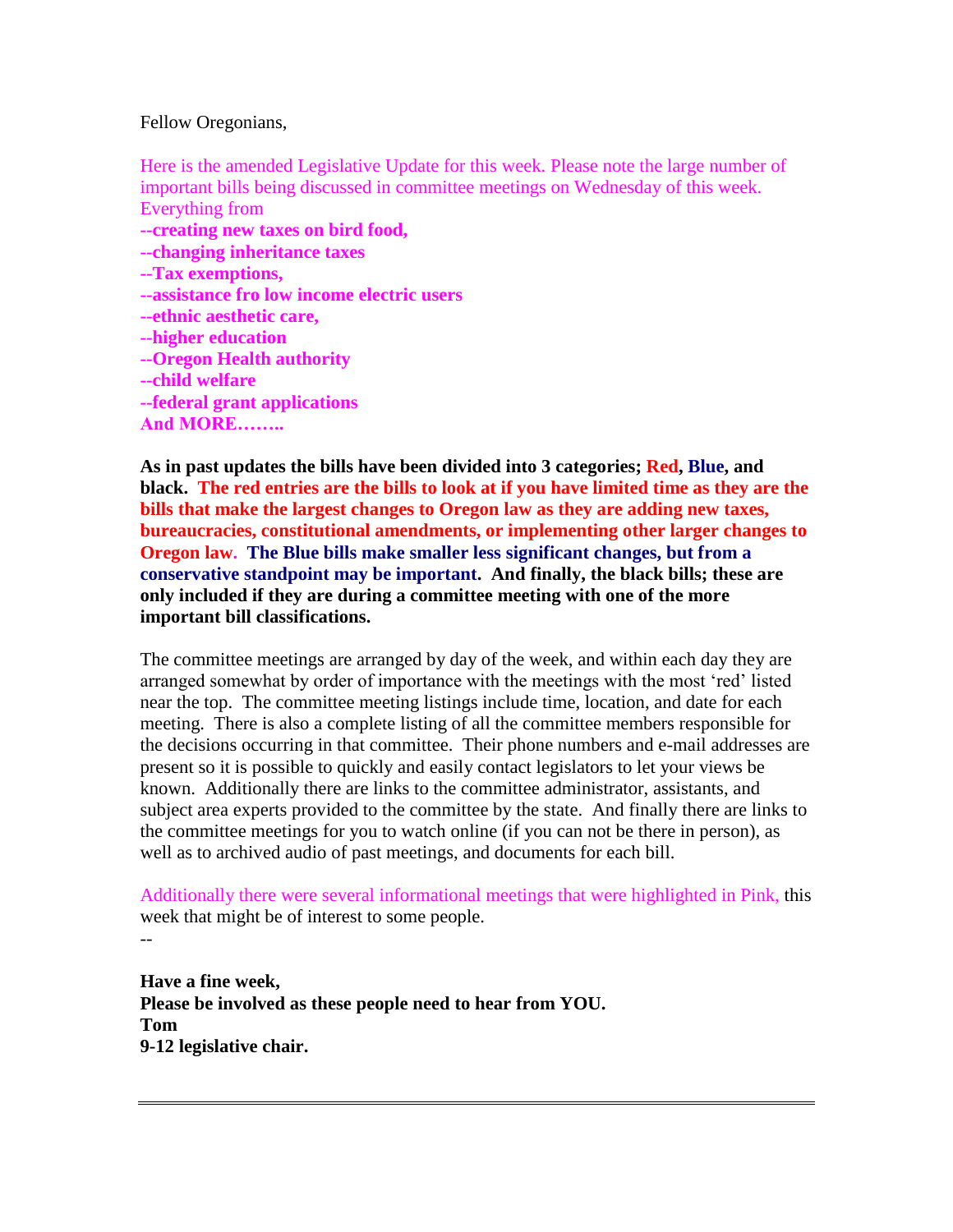FYI: Representative Kim Thatchers gun bill dealing with keeping Concealed permit holders names private has been inserted into SB 347. This bill needs to be supported so these provisions become law. Representative Thatcher supports this bill. We will send out an update As soon as we find additional information regarding this bill.

**Ways and Means Subcommittee On General Government Date: Tuesday-June 7 Time: 3:00 P.M. Room: H-174** 

Work Session HB 5048 State Treasurer  **HB 2237** Relating to the Public Guardian and Conservator Task Force (ADDED) ++++++++++++ Bill passed house with unanimous vote and only 3 not voting. Continues task force for about 2 more years. +++++++++++++++++++++++  **SB 553 A** Relating to the Oregon Rainy Day Fund (ADDED) +++++++++++++++ Note: Requires interest on moneys in General Fund to be deposited into Oregon Rainy Day Fund. Democrat sponsors only There has been nothing prohibiting the establishment of a rainy day fund for the last 2 decades. Government has chosen to spend every dollar that comes in the door, and set nothing aside. This move would not create and significant rainy day fund.

++++++++++++++++++++

**Date: Tuesday-June 7 Time: 2:30 P.M. Room: HR E Rules Office: 453 Phone: 503-986-1559** 

| <b>House Rules</b> |       |   |                                         |                           |                           |
|--------------------|-------|---|-----------------------------------------|---------------------------|---------------------------|
| <b>Committee</b>   |       |   |                                         |                           |                           |
|                    |       |   | Jim Stembridge, Committee Administrator | Aimee Steketee, Committee |                           |
|                    |       |   |                                         |                           | <b>Assistant</b>          |
| Dave               | Hunt  | D | co-chair                                | 503-986-                  | rep.davehunt@state.or.us  |
|                    |       |   |                                         | 1900                      |                           |
| Andy               | Olson | R | co-chair                                | 503-986-                  | rep.andyolson@state.or.us |
|                    |       |   |                                         | 1415                      |                           |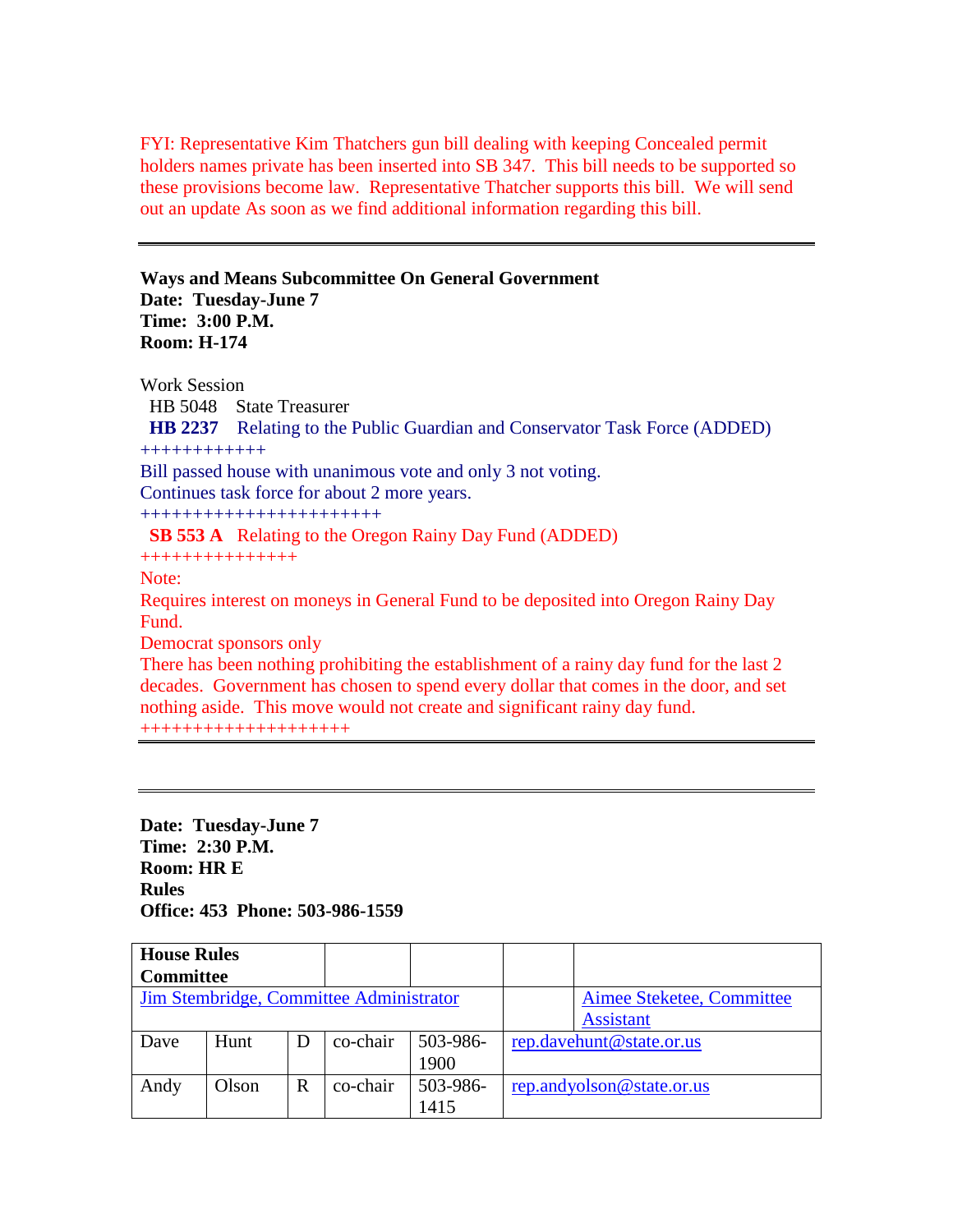| Vicki           | Berger         | $\mathbf R$ | co-vice-            | 503-986- |                              | rep.vickiberger@state.or.us  |  |
|-----------------|----------------|-------------|---------------------|----------|------------------------------|------------------------------|--|
|                 |                |             | chair               | 1420     |                              |                              |  |
| Paul            | Holvey         | D           | co-vice-            | 503-986- |                              | rep.paulholvey@state.or.us   |  |
|                 |                |             | chair               | 1408     |                              |                              |  |
| Phil            | <b>Barnhar</b> | D           |                     | 503-986- |                              | rep.philbarnhart@state.or.us |  |
|                 |                |             |                     | 1411     |                              |                              |  |
| Tim             | Freema         | $\mathbf R$ |                     | 503-986- |                              | rep.timfreeman@state.or.us   |  |
|                 | n              |             |                     | 1402     |                              |                              |  |
| Matt            | Wingar         | $\mathbf R$ |                     | 503-986- | rep.mattwingard@state.or.us  |                              |  |
|                 | d              |             |                     | 1426     |                              |                              |  |
| Chris           | Garrett        | D           |                     | 503-986- | rep.chrisgarrett@state.or.us |                              |  |
|                 |                |             |                     | 1438     |                              |                              |  |
| <b>Agend</b>    |                |             | Live                |          | <b>Archived Audio</b>        |                              |  |
| $\underline{a}$ |                |             | <b>Audio</b>        |          |                              |                              |  |
| Live            |                |             | <b>Publications</b> |          |                              |                              |  |
| Video           |                |             |                     |          |                              |                              |  |

Note: Co-Chair Rep. Dave Hunt will be presiding today Possible Introduction of Committee Measures

## Public Hearing

 **HB 3679** FIRST PUBLIC HEARING - Exempts energy savings performance contracts, under certain circumstances, from requirement to use competitive bidding process to award public improvement contracts.

++++++++++

## **Note**

Appears to bypass competitive bidding if contract is less than 100,000 and is awarded to a non-profit when doing work for certain agencies and for certain purposes (beyond just energy performance). Bill talks about cost savings from this measure, presumably because you don"t have employees reviewing multiple contracts. I tend to believe that competition leads to better products and lower prices, so I"m not sure this is a good idea. +++++++++++++++++++++

 **SB 602** Requires instruction in Oregon Studies in middle school.

++++++++++++ Note<sup>\*</sup> Bill passed senate with only 3 vote against bill. +++++++++++++

Public Hearing and Possible Work Session

 SB 987 A Provides that portion of State Highway 126, known as Eugene-Springfield Highway, shall be known as Officer Chris Kilcullen Memorial Highway.

## Public Hearing and Work Session

 **SB 24** Eliminates alternative methods by which students may satisfy mathematics or English requirements for high school diploma. +++++++++++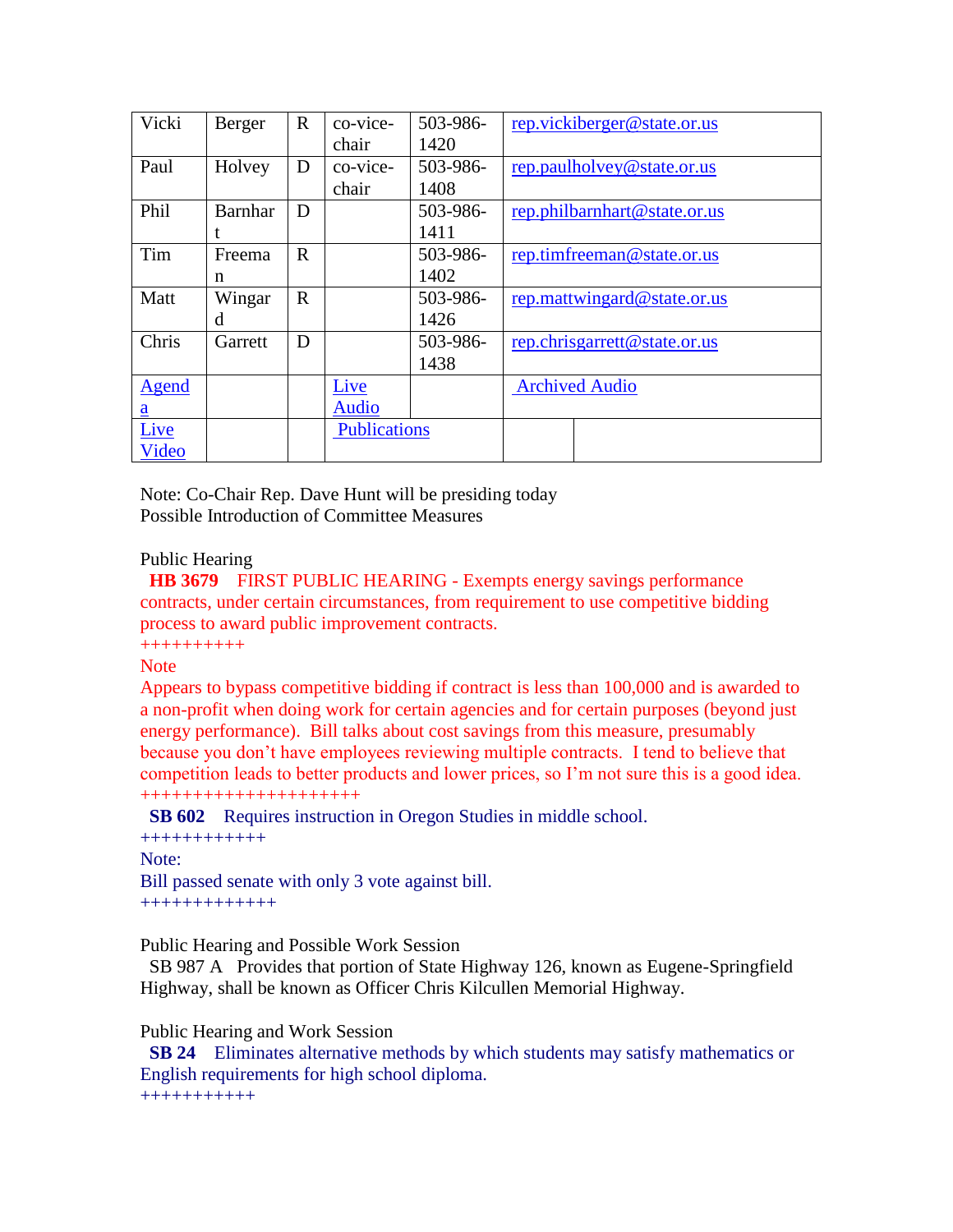Note: Passed senate with 3 not voting and Senator Boquist against bill. Supposed to clarify language of a bill passed in 2005 session. ++++++++++++++ **The following bill will be heard after 3:15 pm.** 

Public Hearing and Possible Work Session

 **HB 3687** FIRST PUBLIC HEARING: Excludes woody biomass combusted as fuel from definition of "solid waste. Excludes wood residue combusted as fuel from definitions that apply to solid waste regulation.

**Education Subcommittee On Higher Education Date: Tuesday-June 7 Time: 1:00 P.M. Room: HR E Education Office: 453 Phone: 503-986-1664** 

Note: Co-chair Johnson will preside

Informational Meeting Committee Discussion of Interim Priorities

**Date: Wednesday-June 8 Time: 8:00 A.M. Room: HR A Revenue Office: 143 Phone: 503-986-1266** 

|                                     | <b>House Revenue Committee</b>         |   |          |          |                                 |
|-------------------------------------|----------------------------------------|---|----------|----------|---------------------------------|
|                                     | <b>Corinne Gavette, Office Manager</b> |   |          |          | Carol Phillips, Comm. Assistant |
| Paul Warner, Leg. Revenue Officer   |                                        |   |          |          | Chris Allanach, Sr. Economist   |
| Mazen Malik, Sr. Economist          |                                        |   |          |          | Dae Baek, Economist             |
| <b>Christine Broniak, Economist</b> |                                        |   |          |          |                                 |
| Phil                                | <b>Barnhart</b>                        | D | co-chair | 503-986- | rep.philbarnhart@state.or.us    |
|                                     |                                        |   |          | 1411     |                                 |
| Vicki                               | Berger                                 | R | co-chair | 503-986- | rep.vickiberger@state.or.us     |
|                                     |                                        |   |          | 1420     |                                 |
| Jules                               | Bailey                                 | D | co-vice- | 503-986- | rep.julesbailey@state.or.us     |
|                                     |                                        |   | chair    | 1442     |                                 |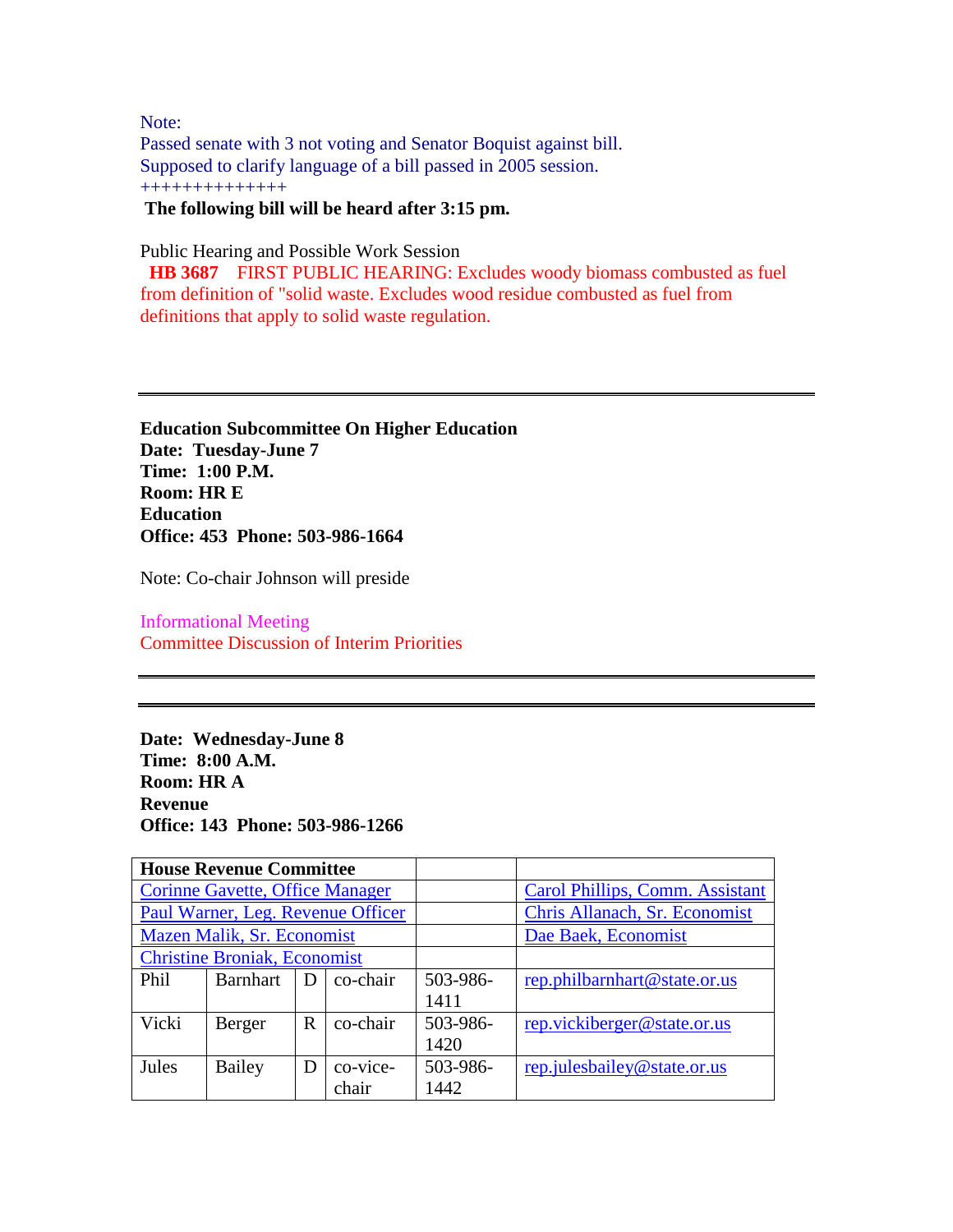| Katie  | Eyre          | $\mathbf R$ | co-vice-            | 503-986- | rep.katieeyrebrewer@state.or.us |
|--------|---------------|-------------|---------------------|----------|---------------------------------|
|        | <b>Brewer</b> |             | chair               | 1429     |                                 |
| Cliff  | <b>Bentz</b>  | $\mathbf R$ |                     | 503-986- | rep.philbarnhart@state.or.us    |
|        |               |             |                     | 1460     |                                 |
| Tobias | Read          | D           |                     | 503-986- | rep.tobiasread@state.or.us      |
|        |               |             |                     | 1427     |                                 |
| Sara   | Gelser        | D           |                     | 503-986- | rep.saragelser@state.or.us      |
|        |               |             |                     | 1416     |                                 |
| Matt   | Wand          | $\mathbf R$ |                     | 503-986- | rep.mattwand@state.or.us        |
|        |               |             |                     | 1449     |                                 |
| Cliff  | <b>Bentz</b>  | D           |                     | 503-986- | rep.philbarnhart@state.or.us    |
|        |               |             |                     | 1460     |                                 |
| Agenda |               |             | Live                |          | <b>Archived Audio</b>           |
|        |               |             | <b>Audio</b>        |          |                                 |
| Live   |               |             | <b>Publications</b> |          |                                 |
| Video  |               |             |                     |          |                                 |

## Public Hearing

HB 3374 Creates excise tax on wild bird feed.

+++++++++++++

Note:

This bill has seen no activity since February 28.

So the manufacturer can just call it "tame" bird feed or "migratory" bird feed and avoid the tax.

This is one of those bills that is so important that it just has to pass in the last days of the legislative session.

+++++++++++++

## Work Session

 **HB 2563** Creates and adjusts sunset dates for certain exemptions to property taxation. +++++++++++

## Note:

```
Bill has had no activity for the last 5 months. Bill is long and 
complex and has many special provisions for taxation of certain things. 
From Bill: "Property equipped with solar, geothermal, wind, water, fuel 
cell or methane gas energy systems for the purpose of heating, cooling 
or generating electrical energy shall be exempt from ad valorem 
taxation in an amount that equals any positive amount obtained by 
subtracting the real market value of the property as if it were not 
equipped with such systems, from the real market value of the property 
so equipped."
++++++++++++++++++++++++++++
```
#### Public Hearing and Work Session

 **SB 443 A** Extends sunset on provision allowing federal forest reserve moneys in Douglas County road fund and Lane County road fund to be used for law enforcement purposes.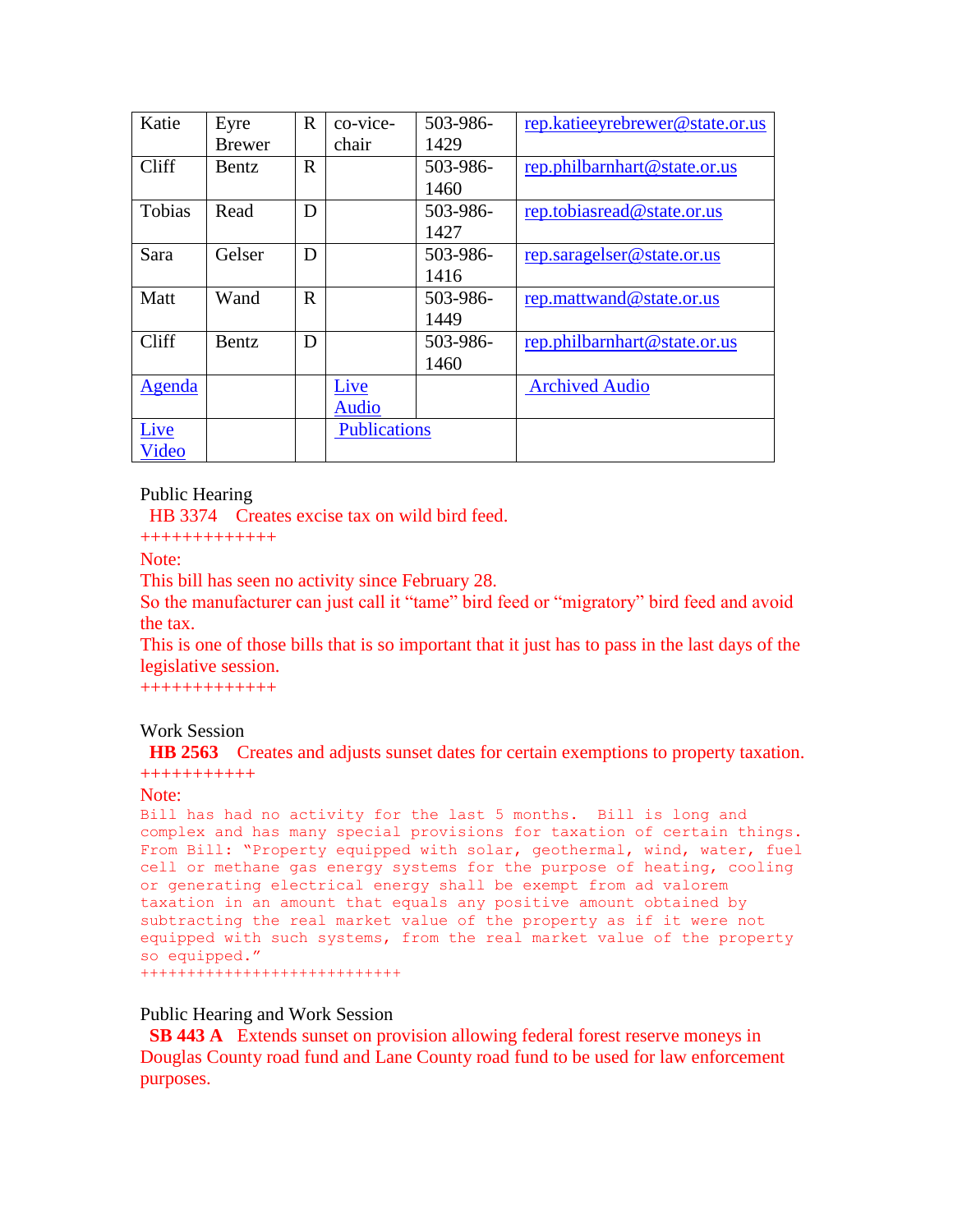**SB 863 A** Requires electric companies to collect additional \$5 million per year for low-income electric bill payment assistance if certain conditions are met, for maximum period of two years.

++++++++++++++++

Note:

This bill was sponsored by Senator SHIELDS (at the request of Community Action Partnership of Oregon), which is partially funded through funds from the American Recovery and Reinvestment Act. So we have stimulus dollars funding an organization which promotes subsidies for low income families. I thought those monies were to be used for shovel ready jobs?? I understand however that sometimes people need help, but at the exact same time they are proposing to help more needy families with their electric bills they are giving 100+ million in tax breaks to green energy producers which produce energy that is 4-10 times higher in cost, at the same time they are proposing to help more needy families with their electric bills, they are proposing to remove dams from southern Oregon, Which also will increase rates. At the same time they want to help more needy families with their electric bills they are also:

--Flushing more water over the dams instead of thorough the turbines with fish screens (wasting a huge renewable resource, and increasing rates).

--talking about removing the Boardman coal plant more than 26 years before its anticipated life span, just after it spent 15 million in pollution upgrades,

--requiring utilities to utilize 25% green energy, which is significantly more expensive. --telling us the state is broke and we can't fund 'essential' services properly,

And many other items that are all cumulatively increasing electricity rates on these same people they want to help. And obviously, as they increase rates on the low income people, they are also increasing rates on ALL their customers.

How about the government stop all this nonsense and allow the utilities to operate as efficiently and as cheaply as possible, so we all benefit by lower rates.

Ultimately, I'm not sure whether to support or oppose the bill. In my own personal testimony I pointed out the inconsistencies stated above and talked about how the legislature, and the regulatory environment in Oregon have a far bigger negative impact on Oregon electricity rates than a small subsidy will have as a benefit for a few low income individuals.

+++++++++++++++++++++++

 **SB 984** Authorizes Director of the Employment Department to redetermine benefit cost rate, account reserve ratio and percentage rate at any time upon written request of political subdivision.

**Date: Wednesday-June 8 Time: 4:30 P.M. Room: HR F Ways and Means Office: H-178 Phone: 503-986-1828**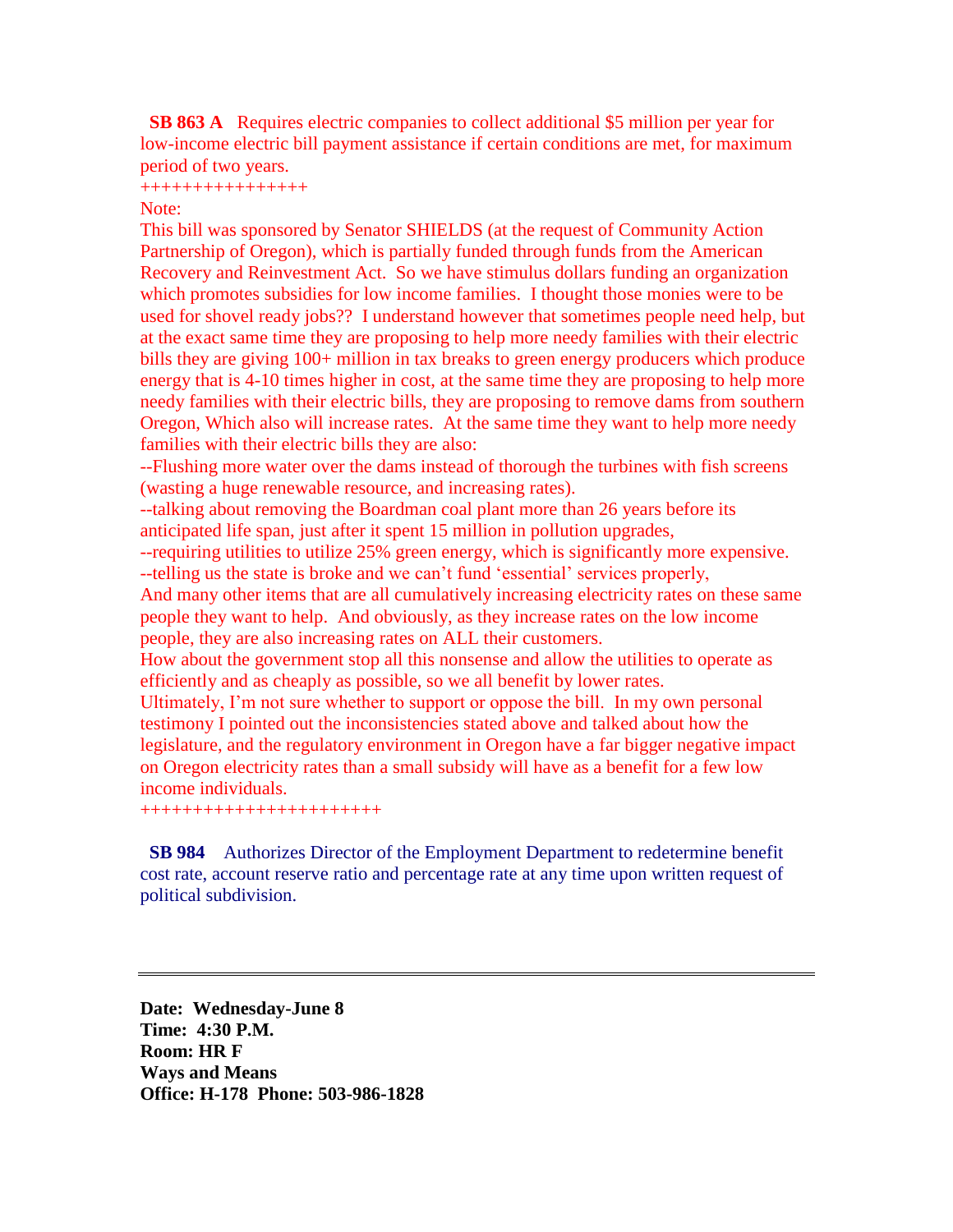|              | <b>Joint Ways and Means</b> |              |                   |                          |                                  |  |
|--------------|-----------------------------|--------------|-------------------|--------------------------|----------------------------------|--|
| Ken Rocco,   |                             |              |                   | Gina Rumbaugh,           |                                  |  |
|              | Legislative Fiscal Officer  |              |                   | <b>Committee Manager</b> |                                  |  |
|              | Phone: 503-986-1828         |              |                   | Phone: 503-986-1828      |                                  |  |
| Peter        | Buckley                     | D            | co-chair          | 503-986-<br>1405         | rep.peterbuckley@state.or.us     |  |
| Dennis       | Richardson                  | $\mathbf{R}$ | co-chair          | 503-986-<br>1404         | rep.dennisrichardson@state.or.us |  |
| Richard      | Devlin                      | D            | co-chair          | 503-986-<br>1719         | sen.richarddevlin@state.or.us    |  |
| <b>Bill</b>  | Garrard                     | $\mathbf R$  | co-vice-<br>chair | 503-986-<br>1456         | rep.billgarrard@state.or.us      |  |
| Nancy        | Nathanson                   | D            | co-vice-<br>chair | 503-986-<br>1413         | rep.nancynathanson@state.or.us   |  |
| <b>Betsy</b> | Johnson                     | D            | co-vice-<br>chair | 503-986-<br>1716         | sen.betsyjohnson@state.or.us     |  |
| Ε.<br>Terry  | Beyer                       | D            |                   | 503-986-<br>1412         | rep.vickiberger@state.or.us      |  |
| Jean         | Cowan                       | D            |                   | 503-986-<br>1410         | rep.jeancowan@state.or.us        |  |
| Tim          | Freeman                     | $\mathbf{R}$ |                   | 503-986-<br>1402         | rep.timfreeman@state.or.us       |  |
| <b>Betty</b> | Komp                        | D            |                   | 503-986-<br>1422         | rep.bettykomp@state.or.us        |  |
| Tina         | Kotek                       | D            |                   | 503-986-<br>1444         | rep.tinakotek@state.or.us        |  |
| Mike         | McLane                      | $\mathbf{R}$ |                   | 503-986-<br>1455         | rep.mikemclane@state.or.us       |  |
| Kim          | Thatcher                    | $\mathbf{R}$ |                   | 503-986-<br>1425         | rep.kimthatcher@state.or.us      |  |
| Mary         | Nolan                       | D            |                   | 503-986-<br>1436         | rep.marynolan@state.or.us        |  |
| Gene         | Whisnant                    | $\mathbf{R}$ |                   | 503-986-<br>1453         | rep.genewhisnant@state.or.us     |  |
| Greg         | Smith                       | $\mathbf{R}$ |                   | 503-986-<br>1457         | rep.gregsmith@state. or.us       |  |
| Alan         | <b>Bates</b>                | D            |                   | 503-986-<br>1703         | sen.alanbates@state.or.us        |  |
| Fred         | Girod                       | $\mathbf{R}$ |                   | 503-986-<br>1709         | sen.fredgirod@state.or.us        |  |
| Chris        | Edwards                     | D            |                   | 503-986-<br>1707         | sen.chrisedwards@state.or.us     |  |
| Rod          | Monroe                      | D            |                   | 503-986-<br>1724         | sen.rodmonroe@state.or.us        |  |
| David        | Nelson                      | $\mathbf R$  |                   | 503-986-                 | sen.davidnelson@state.or.us      |  |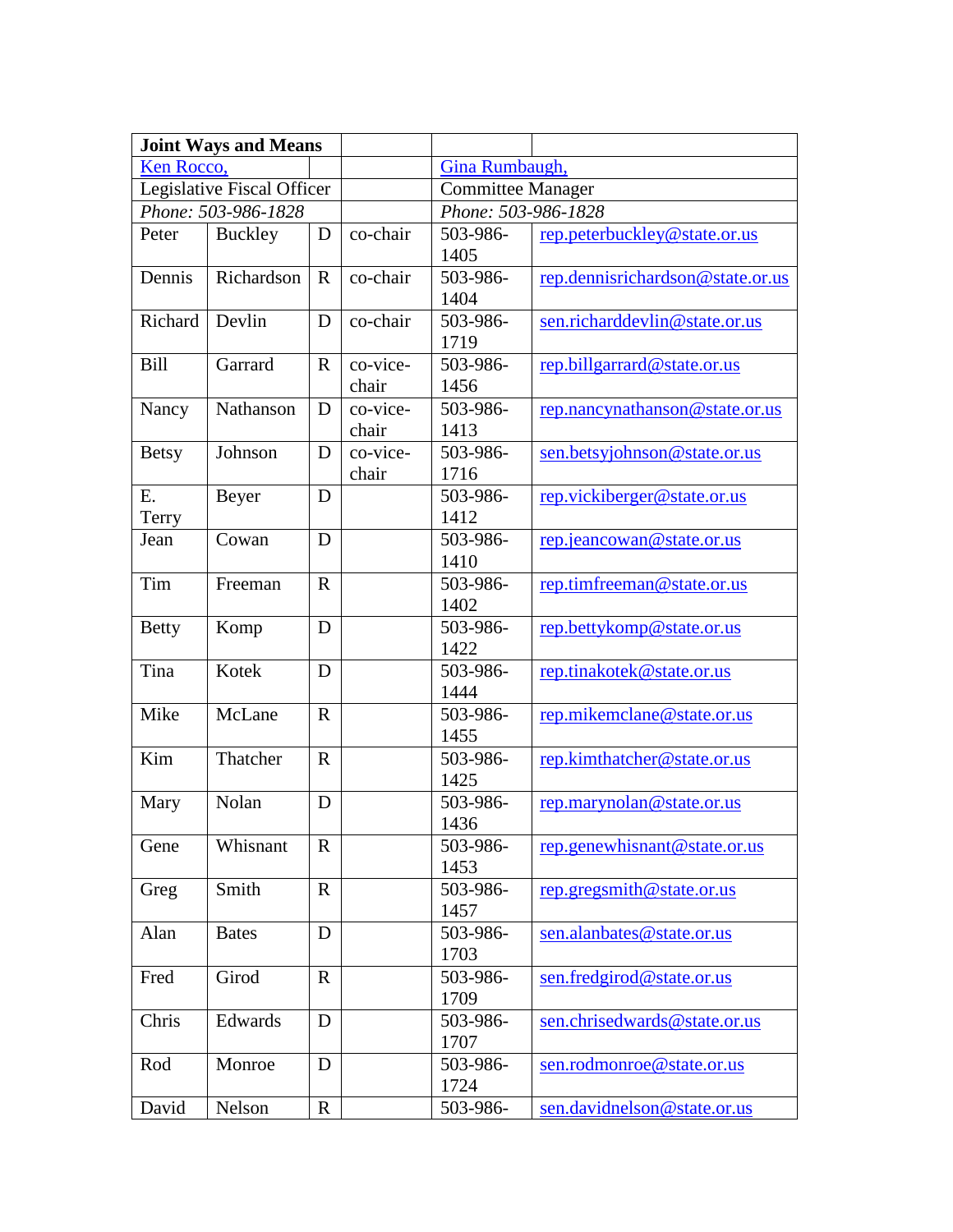|        |          |             |                     | 1729     |                               |
|--------|----------|-------------|---------------------|----------|-------------------------------|
| Chuck  | Thomsen  | $\mathbf R$ |                     | 503-986- | sen.chuckthomsen@state.or.us  |
|        |          |             |                     | 1726     |                               |
| Joanne | Verger   | D           |                     | 503-986- | sen.joanneverger@state.or.us  |
|        |          |             |                     | 1705     |                               |
| Doug   | Whitsett | R           |                     | 503-986- | sen.dougwhitsett@state.or.us  |
|        |          |             |                     | 1728     |                               |
| Jackie | Winters  | $\mathbf R$ |                     | 503-986- | sen.jackiewinters@state.or.us |
|        |          |             |                     | 1710     |                               |
| Agenda |          |             | Live                |          | <b>Archived Audio</b>         |
|        |          |             | <b>Audio</b>        |          |                               |
| Live   |          |             | <b>Publications</b> |          |                               |
| Video  |          |             |                     |          |                               |

## Work Session

++++++++++++++

## **Note about the 5000 series bills listed below:**

# **For the most art these bills in the 5000's are budget bill setting budgets for agencies.**

+++++++++++++++

- **HB 5011** Department of Community Colleges and Workforce Development
- **HB 5020** Department of Education
- **HB 5030** Department of Human Services
- **HB 5043** Oregon Student Assistance Commission
- **HB 5046** Department of Transportation
- **HB 5047** Department of Transportation fee bill
- **SB 5520** Legislative Branch Agencies
- **SB 5528** Oregon Business Development Department
- **SB 5529** Oregon Health Authority
- **SB 5530** Oregon Health Authority fee bill
- **SB 5532** Oregon University System
- **SB 5549** Oregon Youth Authority
- **SB 5550** State Commission on Children and Families

## **HB 2020 A** Relating to state agency employees

#### ++++++++++++++++++

Directs state agencies to report to Joint Committee on Ways and Means ratio of agency employees to supervisory employees, ratio of agency employees to managerial employees and number of positions for managerial employees who do not act in supervisory capacity.

++++++++++++++

 **HB 2049** Relating to public assistance for families with dependent children ++++++++++

Note from bill summary:

Requires Department of Human Services (DHS) to reimburse employer for employee expenses for up to three months if employer hires an individual placed with the employer through the JOBS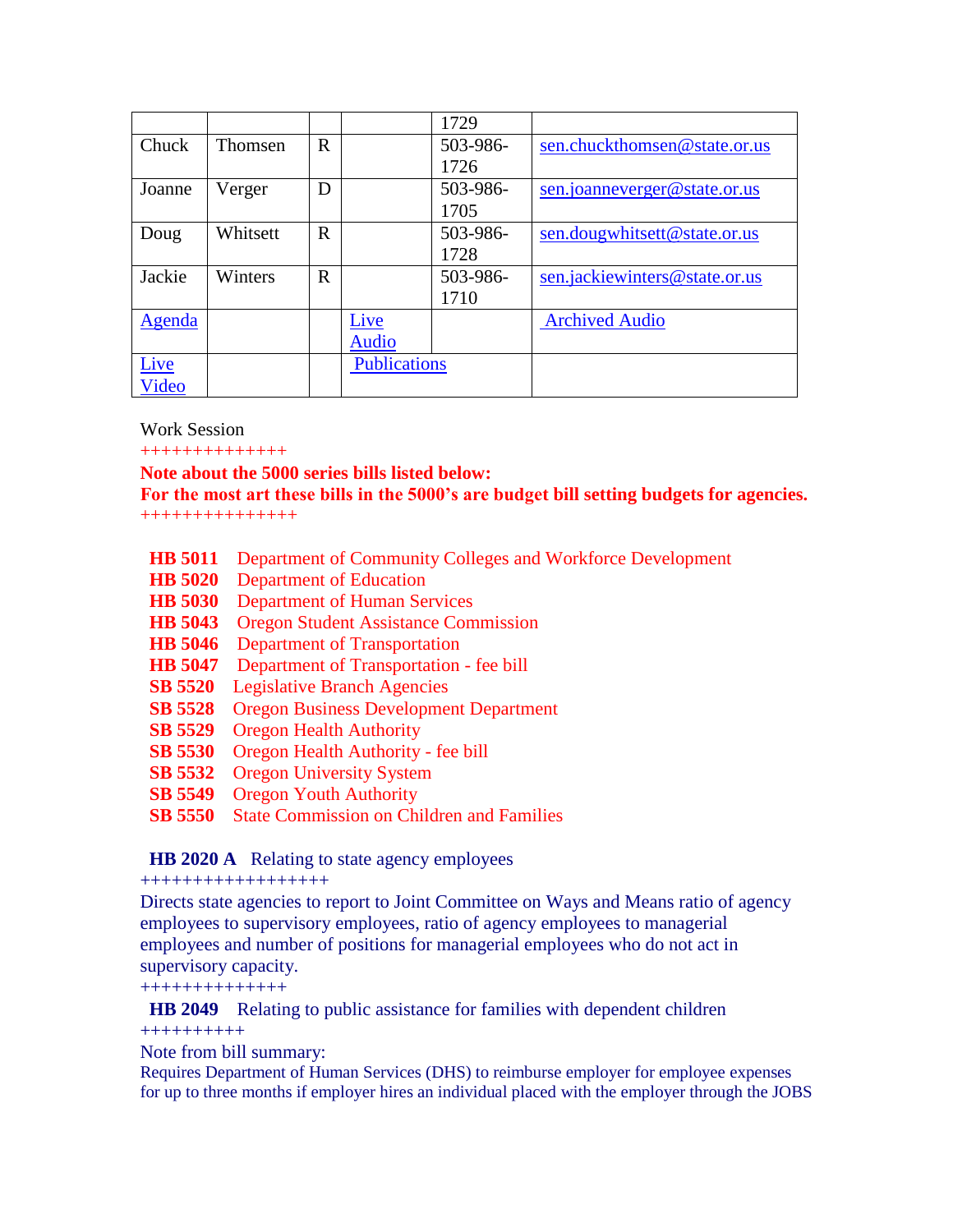Plus Program. Authorizes DHS to recover reimbursement paid if the employer fails to retain the employee for six months. Reduces time limit for receipt of aid from 60 months to 48 months. Requires DHS to deny aid to a dependent child if the needy caretaker relative living with the child has received aid for 48 months.

+++++++++++

 **HB 2124** Relating to forest products harvest taxation

+++++++++++

Extends privilege taxes on merchantable forest products harvested on forestlands. ++++++++++++

**HB 2280 A** Relating to audits of education districts

 **HB 2482** Relating to the housing of inmates

+++++++++++

Note:

From bill summary:

Local community corrections facilities have large numbers of inmates with special needs ranging from mental health issues to severe health problems such as HIV and diabetes. Rather than have each community corrections facility attempt to handle each of these special populations, it may be better if a regional approach could be developed with different community corrections facilities specializing in certain problem populations

++++++++++

 **HB 2600 A** Relating to adults with developmental disabilities

 **HB 2868** Relating to temporary restaurants

++++++++++++

Note:

Requires licensing of temporary r seasonal restaurants.

++++++++++++++

**HB 3075 A** Directs court to require installation of ignition interlock device as condition of driving while under influence of intoxicants diversion agreement **HB 3247 A** Relating to the Secretary of State's business registry functions

++++++++++++

Note from bill summary:

Directs the Secretary of State"s Business Registration Information Center to create and maintain a "One Stop Shop for Oregon Business" web portal. Outlines items that are to be contained in the portal. Directs state and local government agencies whose functions include business registration, licensing, permitting or taxation, or that provide information for or assist with establishing, expanding, operating or relocating a business, to cooperate with and assist the Center in performing their duties related to establishing and maintain the portal. Allows the Secretary of State to adopt rules to implement the measure"s provisions. Establishes an operative date of January 1, 2012.

+++++++++++++

**HB 3418 A** Relating to higher education

++++++++++++++

Note:

From bill summary:

Creates 16-member Task Force on Higher Education Student and Institutional Success (Task Force) and specifies membership. Directs Task Force to analyze best practices and models for student and institutional success, to examine barriers, study methods for acquisition of basic skills and career preparation, and identify alternative funding options. Directs Task Force to submit report to appropriate legislative committee by October 1, 2012.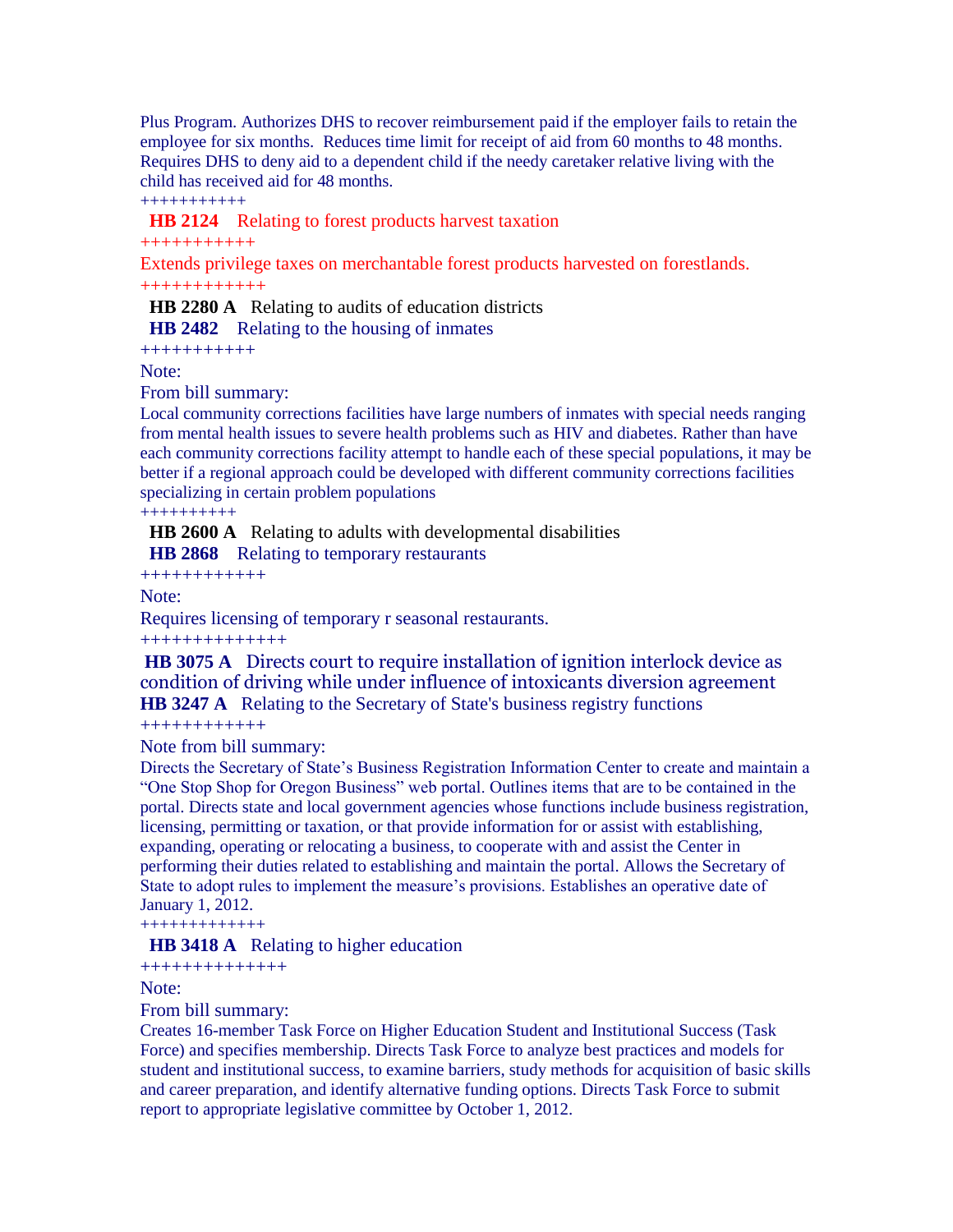#### ++++++++++

#### **HB 3471 A** Relating to higher education

++++++++++++++++++

## Note:

Requires state institution of higher education, community college or Oregon Health and Science University to waive tuition and fees for current or former foster child under 25 years of age.

Bill appears to be expensive with unlimited financial impact over time. Senate committee just approved in-state tuition for illegal aliens. Why don"t we just give a free college education to anyone who wants one, along with 2 acres to grow your own vegetables and run your solar cells to power your free electric car and free 2000 foot home; complete with a maid, free utilities, and unlimited TV usage on your free 84 inch flat screen.

++++++++++++++++++++++++++++++++++++++++++++++++++++++++++

 **HB 3482 A** Relating to employment

++++++++++++

Note:

From bill summary:

Requires Oregon employers who employ six or more individuals to allow eligible employees to take unpaid leave to address issues arising from harassment

+++++++++++

**HB 3528 A** Relating to expansion of the Oregon Progress Board

 **HB 3584** Relating to appropriate ethnic aesthetic care for children in foster care ++++++++++

Note:

From bill summary:

Directs Department of Human Services (DHS), in consultation with Oregon Health Authority (OHA), to provide training to foster parents regarding appropriate aesthetic care, to include care for hair, face, body shape and type and skin for children of African-American, Hispanic, Native American, Asian-American or multiracial descent.

++++++++++++++

**HB 3620** Relating to Ballot Measure 49 (2007) claims

+++++++++++++

Note:

From bill:

Allows person to file request for reconsideration of claim under Ballot Measure 49 (2007) if person's date of acquisition of property was affected by conveyance of property and person reacquired property within 10 days after conveyance. +++++++++++++

 **SB 83 A** Relating to subsurface sewage disposal system improvement

+++++++++++++++++++++++

Note:

Requires Department of Environmental Quality to establish grant and loan program for owners of subsurface sewage disposal systems.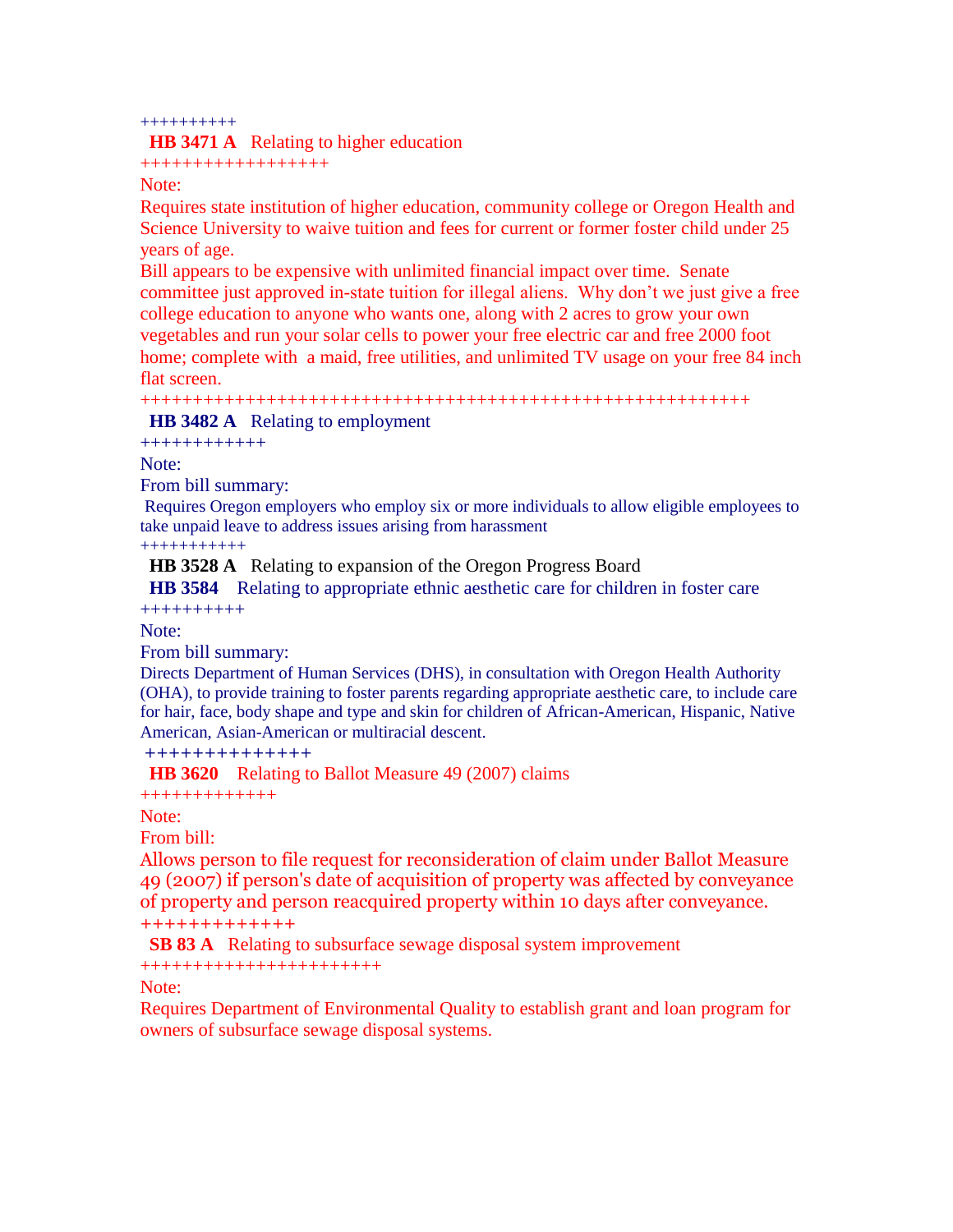Subsidies and government loan programs take money from working businesses and take capital out of the system. When capitol is moved from private companies it makes it harder to expand, develop new products, and create new jobs. This bill is not needed.

+++++++++++++++++++++++++++

## **SB 101 A** Relating to health care

+++++++++++++

## From Bill:

Authorizes premium assistance for children under the age of 19 years old enrolled in dental plans under the Family Health Insurance Assistance Program (FHIAP) and under employer-sponsored insurance plans through the Healthy Kids program.

## ++++++++++

**SB 219 A** Relating to incentives for business hiring

++++++++++

## Note:

All democrat sponsors.

This bill is a mess. It takes tax money from new employees to set up a business retention and employment fund, then loans those moneys back out to businesses so they can expand employment; and other items. Directly from the bill summary "Establishes the Oregon Business Retention and Expansion Program to lend funds from the Oregon Business Retention and Expansion Program Fund to certified employers. Establishes Oregon Business Retention and Expansion Program Fund to be funded from taxes withheld from new employees of certified employers. Authorizes the Oregon Business Development Department to certify eligible employers for participation in the Oregon Business Retention and Expansion Program. Appropriates moneys from the State Lottery fund to the Oregon Business Development Department for purposes of administering the Oregon Business Retention and Expansion Program."

++++++++++++++++

## **SB 224 A** Relating to physician assistants

#### ++++++++++++++

## Note:

Modifies provisions relating to regulation of physician assistants (PAs). Requires PA to enter into practice agreement with a supervising physician or supervising physician organization. Enumerates practice agreement components. Requires Oregon Medical Board (Board) to approve or reject PA applications within seven working days unless Board is conducting an investigation. ++++++++++++

## **SB 242 A** Relating to education

+++++++++++

Note:

## From bill summary:

Redefines Oregon University System (OUS) as public university system with greater authority and independence to manage affairs, operations and obligations. Creates Higher Education Coordinating Commission (Commission). Authorizes Commission to coordinate higher education goals and policy with OUS. Places responsibility for liability, defense and indemnity on OUS and State Board of Higher Education. Creates process for State Board of Higher Education to enter into performance compact with state in conjunction with biennial funding request. Eliminates requirement to seek permission to exceed expenditure limitation to spend other available moneys, including enrollment fees collected. Exempts OUS from certain laws relating to state agencies.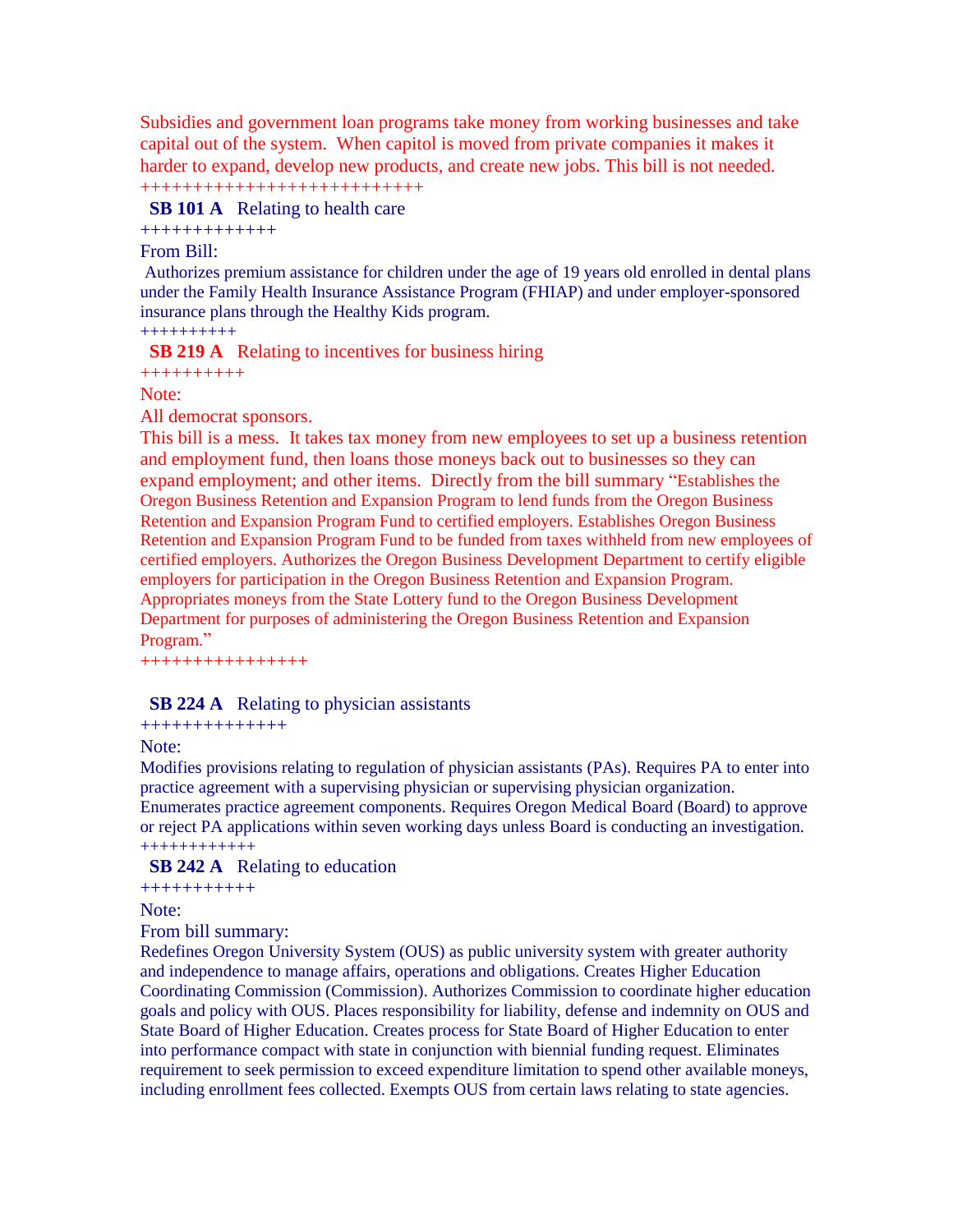Preserves labor contracts, retirement, benefits and preferences. Authorizes board to purchase property and construct facilities without legislative approval. +++++++++++

 **SB 290 A** Relating to performance standards for educators

+++++++++++

## Note:

Directs State Board of Education, in consultation with the Teachers Standards and Practices Commission, to adopt statewide core teaching standards to improve student academic growth and learning by assisting school districts in determining the effectiveness of teachers and administrators and improving professional development and classroom and administrative practices.

++++++++++++++++++

**SB 433** Relating to treatment of cancer

+++++++++++

Note:

Expands eligibility for medical assistance for low-income and uninsured women diagnosed with breast or cervical cancer.

Bill has approximately 20 sponsors and all are Democrat senators or house members. Provides 3.7 million this biennium, and 13.7 next biennium, to provide cancer treatment for low income women.

How do you argue against this?? Except to say that the state says we are already broke paying for what they have already promised to other people.

This bill may be indicative of cost expansion of new health care programs as the second biennium cost is more than 3.5 times the cost in the first biennium. I thought the ObamaCare program was designed to provide everyone with all the health care they wanted, but at a reduced cost over time.

++++++++++++

**SB 608 A** Relating to subsidy program for medical professional liability insurance premiums paid by rural health practitioners

```
+++++++++++++++
```
Note:

Establishes program to provide payments to insurers to subsidize the cost of medical professional liability insurance premiums paid by certain health practitioners located in underserved rural communities.

+++++++++++++++

**SB 676** Relating to state budget policy

```
++++++++++++++
```
Note:

Directs Oregon Department of Administrative Services and Governor to submit continuous improvement level state budget based on performance management and performance measurement techniques.

```
++++++++++++++++
```
**SB 738 A** Relating to dental health

```
+++++++++++
Note:
```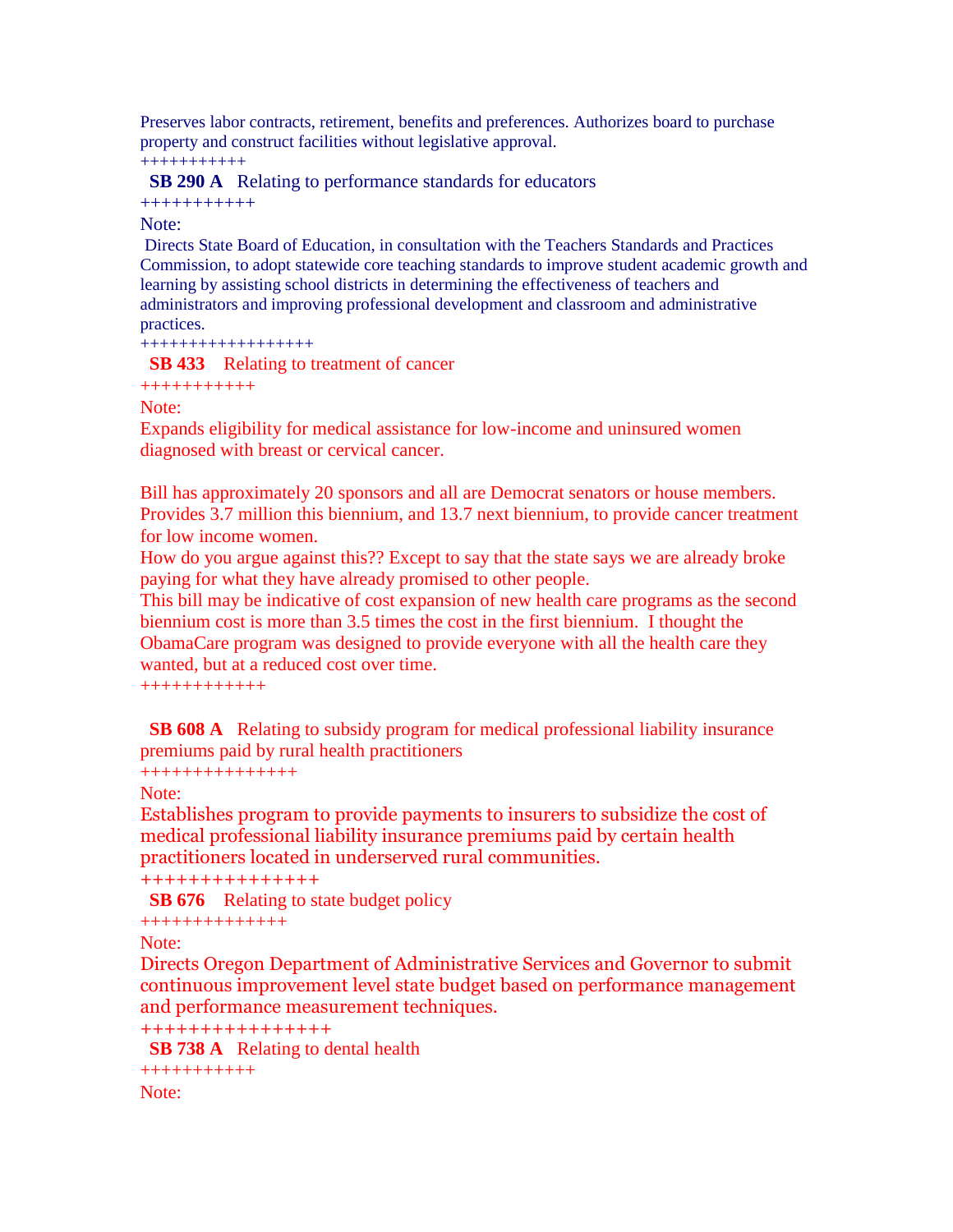Directs Oregon Health Authority to approve one or more pilot projects relating to dental health.

If the programs were needed, I believe the private sector would fund them through a group of doctors or an entrepreneur. Requiring approval of projects now in a time of budget crisis is not a good idea.

++++++++++++++++

**SB 964 A** Relating to child welfare services

++++++++++++

Note:

Requires Department of Human Services and county partners to implement Strengthening, Preserving and Reunifying Families programs to provide family preservation and reunification child welfare services. ++++++++++++++

## **Federal grant application requests:**

**CCWD-2 Community Colleges and Workforce** Development (youth summer employment)

**OBDD-2 Oregon Business Development Department (credit availability for small businesses)**

**OBDD-3 Oregon Business Development Department (electric vehicles) SOS-1 Secretary of State (electronic records)** 

**Date: Wednesday-June 8 Time: 1:00 P.M. Room: HR A Finance and Revenue Office: 143 Phone: 503-986-1266** 

| <b>Senate Finance and Revenue Committee</b> |                                     |             |                   |                                        |                               |  |  |
|---------------------------------------------|-------------------------------------|-------------|-------------------|----------------------------------------|-------------------------------|--|--|
| Julia Longacre, Comm. Assistant             |                                     |             |                   | <b>Corinne Gavette, Office Manager</b> |                               |  |  |
|                                             | Paul Warner, Leg. Revenue           |             |                   |                                        | Chris Allanach, Sr. Economist |  |  |
| <b>Officer</b>                              |                                     |             |                   |                                        |                               |  |  |
|                                             | Mazen Malik, Sr. Economist          |             |                   | Dae Baek, Economist                    |                               |  |  |
|                                             | <b>Christine Broniak, Economist</b> |             |                   |                                        |                               |  |  |
| Ginny                                       | <b>Burdick</b>                      | D           | Chair             | 503-986-                               | sen.ginnyburdick@state.or.us  |  |  |
|                                             |                                     |             |                   | 1718                                   |                               |  |  |
| Mark                                        | <b>Hass</b>                         | D           | Vice-             | 503-986-                               | sen.markhass@state.or.us      |  |  |
|                                             |                                     |             | chair             | 1714                                   |                               |  |  |
| Frank                                       | Morse                               | $\mathbf R$ |                   | 503-986-                               | sen.frankmorse@state.or.us    |  |  |
|                                             |                                     |             |                   | 1708                                   |                               |  |  |
| Chris                                       | Telfer                              | $\mathbf R$ |                   | 503-986-                               | sen.christelfer@state.or.us   |  |  |
|                                             |                                     |             |                   | 1727                                   |                               |  |  |
| Agenda                                      |                                     |             | <b>Live Audio</b> |                                        |                               |  |  |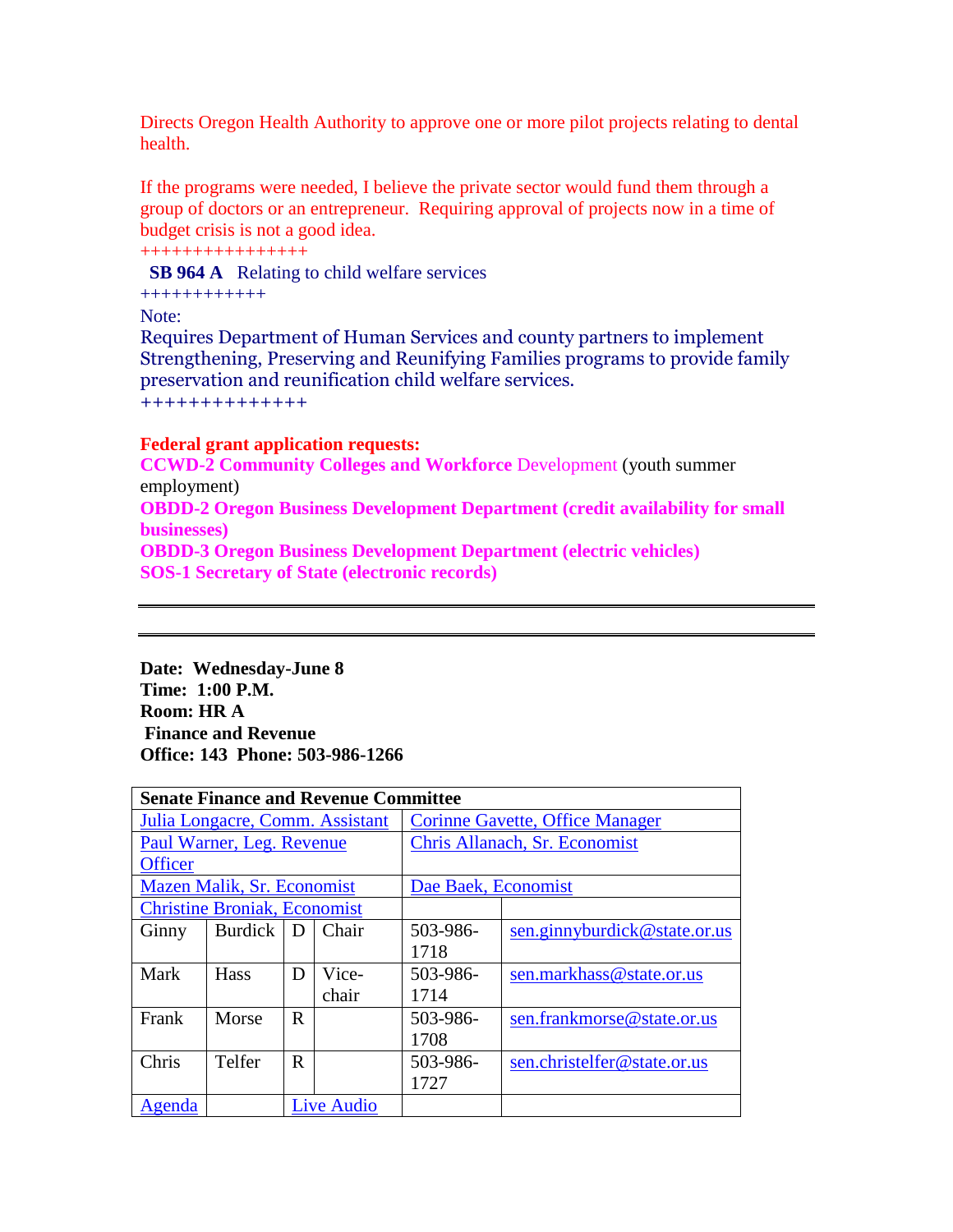| <b>Live Video</b> | <b>Publications</b> | <b>Archived Audio</b> |
|-------------------|---------------------|-----------------------|
|-------------------|---------------------|-----------------------|

Work Session

 **HB 2679 A** Authorizes Director of Department of Consumer and Business Services to enter compact with other states to allocate among states premium taxes paid to insured's home state.

+++++++++

Note:

I'm not understanding this bill fully. From staff Notes it says "

Imposes surplus lines insurance tax and reporting requirements on independently procured insurance policyholders." Which to me think that this is a new tax on certain insurance policies. This was voted to revenue committee on 9-0 vote. Bill appears to add an additional tax to certain insurance policies. From bill summary: "Imposes surplus lines insurance tax and reporting requirements on independently procured insurance policyholders. Revises certain calculations of insurance premium taxes related to surplus lines."

+++++++++++++++

**HB 2543 A** Revises homestead property tax deferral program by imposing maximum net worth limit and minimum homestead residence requirement on claimants and maximum real market value limit on homestead.

++++++++++

Note:

Changes in seniors property tax exemption program and puts net worth limit on program. Changes interest calculations for repayment and adds lien component to ensure repayment.

++++++++++++

 **HB 2541 A** Replaces inheritance tax imposed on basis of former federal credit for state death tax with estate tax imposed as percentage of Oregon taxable estate and modifies related provisions.

```
+++++++++
```
#### Note:

Changes name from "Death Tax" to"Inheritance Tax". Testimony at meetings from various groups in favor of this bill as they think it is a good compromise and "the best we can hope for" according to one speaker I talked to. I"m opposed to death taxes as they remove capital from businesses for no other reason than death of the ownership. Most of these taxes are being collected on items that have already been taxed in the past. These state death taxes, up to 19.6%, are particularly hard against family farmers and businesses.

We need NO death or inheritance taxes. Combined state and federal death taxes can top 54% of assets at time of death.

+++++++++++++++++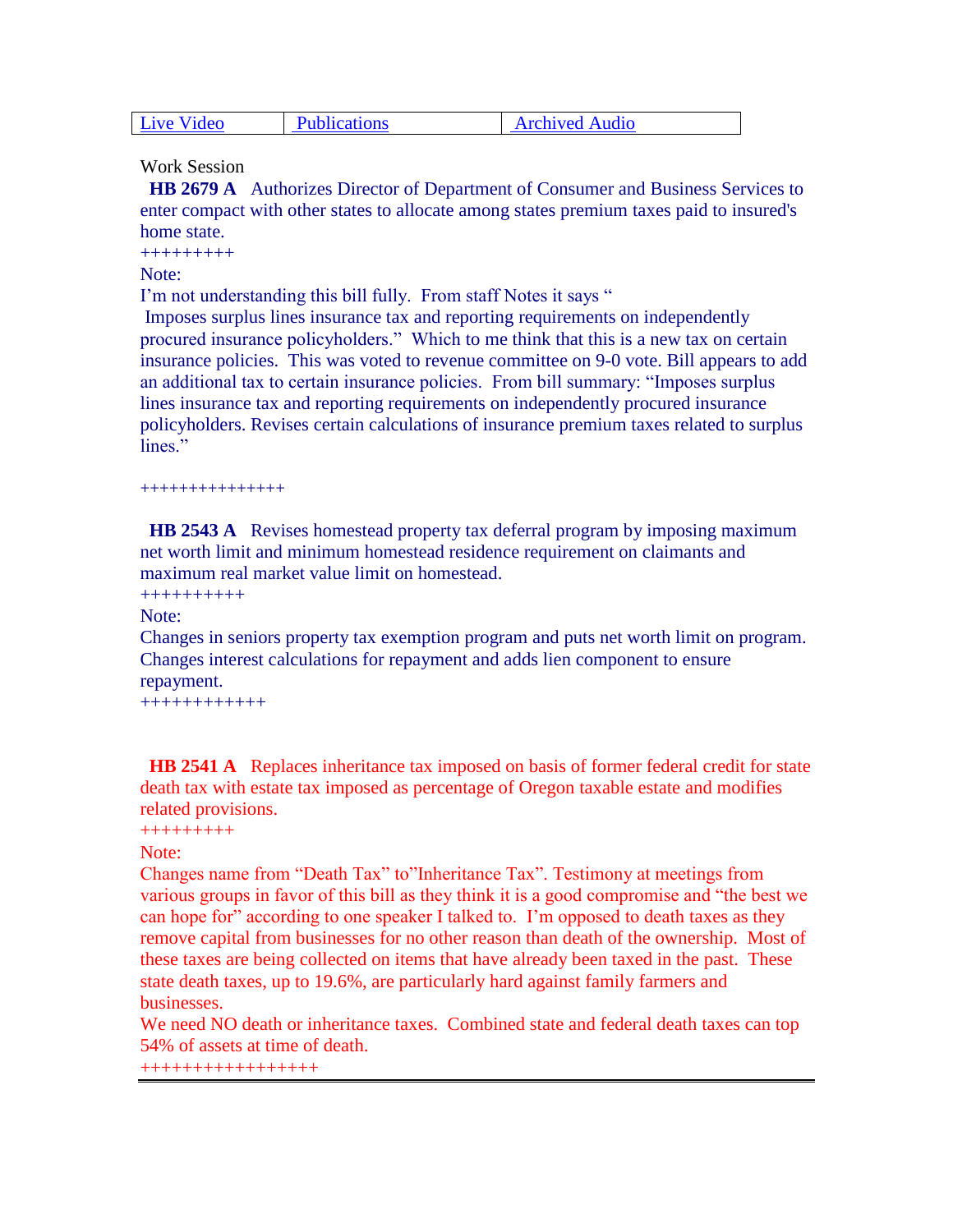**Any item on this agenda may be carried over to the next meeting at the discretion of the Chair.** 

# **Date: Wednesday-June 8 Time: 8:30 A.M. Room: HR B Veterans' and Military Affairs Office: 334 Phone: 503-986-1520**

|                         | <b>Senate Veteran and Military Affairs Committee</b> |              |                     |          |                                        |  |  |
|-------------------------|------------------------------------------------------|--------------|---------------------|----------|----------------------------------------|--|--|
| Lori Brocker, Committee |                                                      |              |                     |          | <b>Seth Allen, Committee Assistant</b> |  |  |
| Administrator           |                                                      |              |                     |          |                                        |  |  |
| <b>Brian</b>            | <b>B</b> oquist                                      | $\mathbf R$  | Chair               | 503-986- | sen.brianboquist@state.or.us           |  |  |
|                         |                                                      |              |                     | 1712     |                                        |  |  |
| Laurie                  | <b>Monnes</b>                                        | D            | Vice-               | 503-986- | sen.lauriemonnesanderson@state.or.     |  |  |
|                         | Anderson                                             |              | chair               | 1725     | $us$                                   |  |  |
| Peter                   | Courtney                                             | D            |                     | 503-986- | sen.petercourtney@state.or.us          |  |  |
|                         |                                                      |              |                     | 1600     |                                        |  |  |
| Alan                    | Olsen                                                | R            |                     | 503-986- | sen.alanolsen@state.or.us              |  |  |
|                         |                                                      |              |                     | 1720     |                                        |  |  |
| Agend                   |                                                      | Live         |                     |          |                                        |  |  |
| $\underline{a}$         |                                                      | <b>Audio</b> |                     |          |                                        |  |  |
| Live Video              |                                                      |              | <b>Publications</b> |          | <b>Archived Audio</b>                  |  |  |

\*\*\* This meeting will begin at 8:30 AM \*\*\*

Informational Meeting

Discussion of Committee Topics for Interim

 Emergency Preparedness and Response Suicide Prevention and Crisis Response Public Safety - Training and Continuing Education (especially in connection to interactions with veterans) Security Issues Army Reserve / National Guard - Reimer Report Veterans' Medical Benefits: Health Impact of Iraq and Afghanistan Wars on Veterans Budget Issues Oregon Department of Veterans' Affairs Oregon Military Department Measures in committee at sine die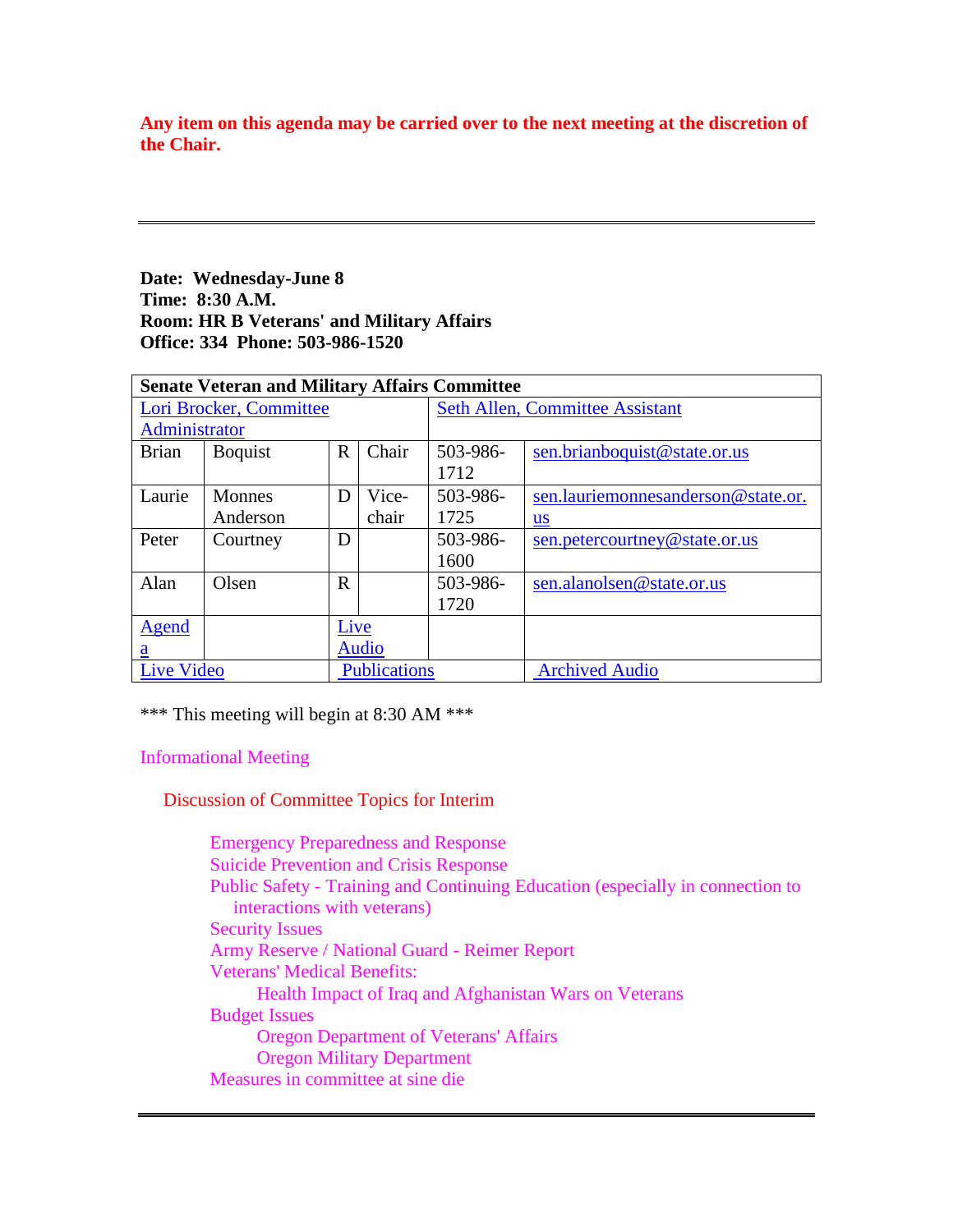**Health Care, Human Services and Rural Health Policy Office: 347 Phone: 503-986-1507 Date: Wednesday-June 8 Time: 3:00 P.M. Room: HR A**

Informational Meeting Recovery of contested case costs Invited testimony: Presenters to be announced

Informational Meeting Eligibility for Temporary Assistance for Needy Families (TANF) Invited testimony: Presenters to be announced

Informational Meeting Mental health and addiction services for underserved populations Invited testimony: Presenters to be announced

## Informational Meeting Obesity epidemic

Invited testimony: Presenters to be announced

# **Date: Thursday-June 9 Time: 9:00 A.M. Room: 343 Judiciary Office: 331 Phone: 503-986-1750**

|         | <b>Senate Judiciary Committee</b>           |             |       |                                |                                  |
|---------|---------------------------------------------|-------------|-------|--------------------------------|----------------------------------|
|         | Annola DeJong, Judiciary Office Coordinator |             |       | <b>Pam Marshall, Committee</b> |                                  |
|         |                                             |             |       |                                | <b>Assistant</b>                 |
|         | Katie Hoesly, Committee Assistant           |             |       |                                | <b>Cheyenne Ross, Counsel</b>    |
|         | Drew Johnston, Intern                       |             |       |                                |                                  |
| Floyd   | Prozanski                                   | D           | Chair | 503-986-                       | sen.floydprozanski@state.or.us   |
|         |                                             |             |       | 1704                           |                                  |
| Jeff    | Kruse                                       | $\mathbf R$ | Vice- | 503-986-                       | sen.jeffkruse@state.or.us        |
|         |                                             |             | chair | 1701                           |                                  |
| Suzanne | <b>Bonamici</b>                             | D           |       | 503-986-                       | sen.suzannebonamici@state.or.us  |
|         |                                             |             |       | 1717                           |                                  |
| Jackie  | Dingfelder                                  | D           |       | 503-986-                       | sen.jackiedingfelder@state.or.us |
|         |                                             |             |       | 1723                           |                                  |